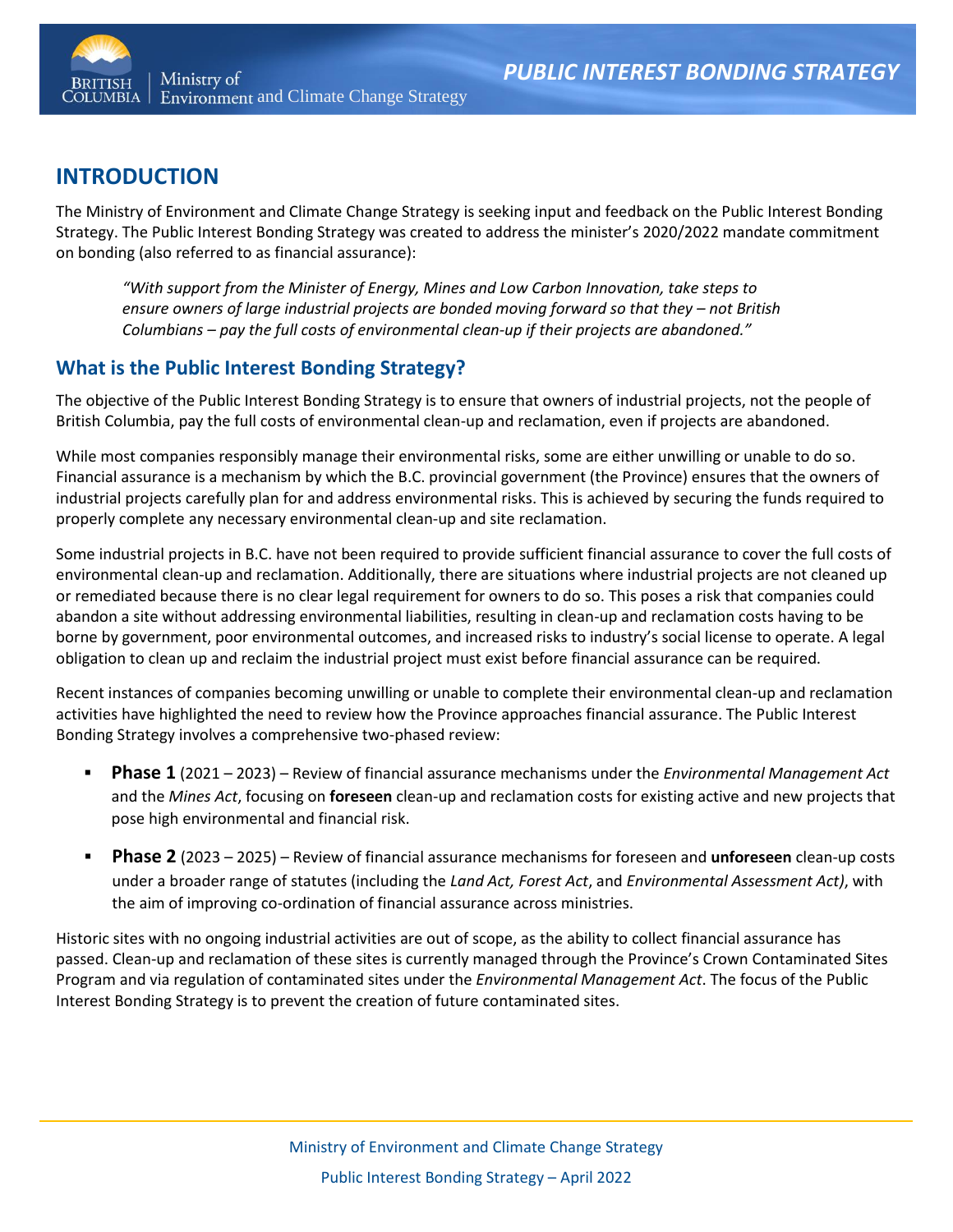## <span id="page-1-0"></span>**Guiding Principles of the Public Interest Bonding Strategy**

The vision of the Public Interest Bonding Strategy is for B.C. to have effective and efficient financial assurance practices that ensure industry funds are available for environmental clean-up and reclamation, while continuing to support responsible industry production and investment. To achieve this vision, the strategy is driven by a set of guiding principles. These principles describe what success looks like, and act as key criteria to inform potential options or outcomes.

### ▪ **Polluter Pays**

The overarching principle of the strategy is the polluter pays principle, where the owners of industrial projects, not the people of B.C., pay the full cost of environmental clean-up and reclamation of industrial projects. The strategy will seek to ensure that the Province has the authority to require environmental clean-up and reclamation whether financial assurance is held or not, to collect and use financial assurance where necessary, and to recover costs spent on clean-up.

▪ **Consistent with the** *United Nations Declaration on the Rights of Indigenous Peoples Act* The strategy will work to ensure that new policies and legislation are consistent with the spirit and intent of the principles of the United Nations Declaration on the Rights of Indigenous Peoples.

### ▪ **Risk-based approach**

The strategy will focus on projects with the highest environmental and financial risk first, and identify strategies to address all projects consistently.

### ▪ **Maintain industry competitiveness and financial viability**

The strategy will reinforce the polluter pays principle, while minimizing negative impacts on industry competitiveness and financial viability.

### **Reduce and mitigate environmental risk**

The strategy will help reduce environmental and financial risk by motivating progressive clean-up and reclamation throughout a project's lifecycle. It will strengthen the incentive for companies to limit or avoid environmental damage at their industrial sites to decrease the amount of financial assurance required or to have their financial assurance returned to them at the end of the project's lifecycle.

### **Transparent and accountable decisions**

The strategy will support decision makers with new tools and resources for determining financial assurance requirements.

### **Consistent, compatible, and fair decision-making**

The strategy will help to ensure that policies and legislation relating to financial assurance are consistent across government.

## **Purpose of Discussion Paper**

The Ministry of Environment and Climate Change Strategy invites you to contribute your knowledge and ideas on B.C.'s financial assurance strategy. This discussion paper aims to gain insight and feedback from Indigenous peoples, industry, non-governmental organizations, and other parties to help inform effective and efficient solutions to deliver on the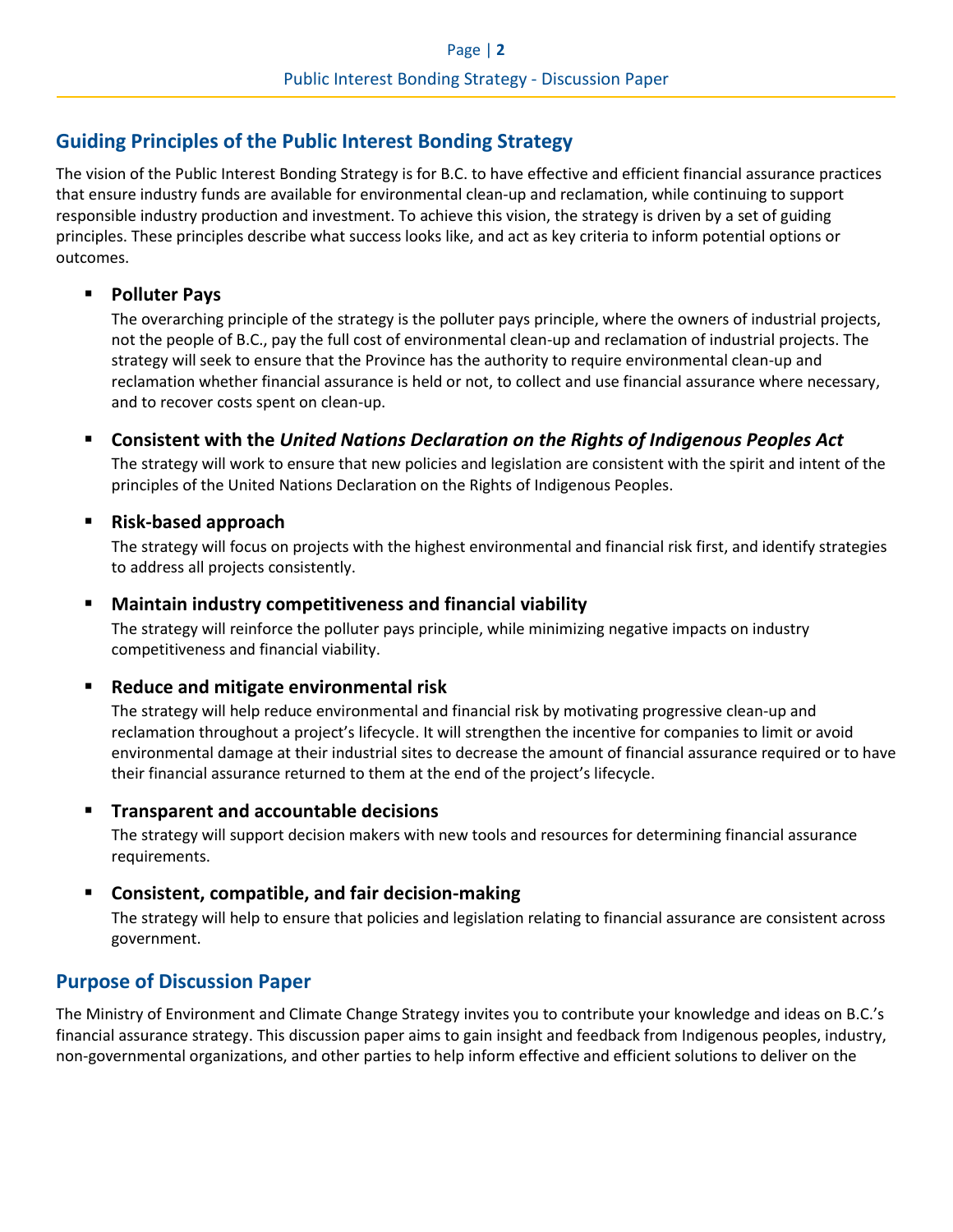mandate commitment. It lays out some ideas on improved bonding approaches and is designed to promote discussion. We want to hear your thoughts on:

- $\triangleright$  Questions posed in the Areas for Discussion sections;
- $\triangleright$  Issues or concerns you think we should be aware of;
- $\triangleright$  Ideas or solutions you or your organization wishes to share; and
- $\triangleright$  Anything you wish to share on the topic of how to improve the Province's approach to financial assurance.

You are invited to participate in the online discussions and to submit your ideas until May 28, 2022 at 4:00 p.m., through <https://engage.gov.bc.ca/govtogetherbc/consultation/public-interest-bonding>.

# **The Province's Relationship with Indigenous Peoples**

The Province is committed to reconciliation with Indigenous peoples in accordance with the principles of the United Nations Declaration on the Rights of Indigenous Peoples (UN Declaration), the Calls to Action of the Truth and Reconciliation Commission, and the *Declaration on the Rights of Indigenous Peoples Act* (Declaration Act). As such, the Province is committed to working in consultation and collaboration with Indigenous peoples in the development of policy or legislation that impacts or is of interest to them, in alignment with the principles of the UN Declaration.

As part of the Province's commitment to reconciliation, this paper has been informed by past engagement on related topics, as well as by the work and publications from Indigenous organizations. Engagement opportunities for Indigenous peoples will be provided during the consultation period to help inform future work and recommendations. Following engagement on the discussion paper, the Public Interest Bonding Strategy may recommend policy changes and will continue to work with Indigenous peoples to ensure that future engagement and collaboration are consistent with the UN Declaration and the Province's commitment to reconciliation.

### [Draft Principles that Guide the Province's Relationship with Indigenous Peoples](https://www2.gov.bc.ca/assets/gov/careers/about-the-bc-public-service/diversity-inclusion-respect/draft_principles.pdf)

### **Principle 10**

The Province recognizes that a distinctions-based approach is needed to ensure that the unique rights, interests, and circumstances of Indigenous peoples in B.C. are acknowledged, affirmed, and implemented. The Province respects the distinctions-based rights and diversity of Indigenous peoples—First Nations, Métis and Inuit—in B.C. It also respects the unique needs, interests, and perspectives of intersectional populations, including Indigenous Elders, women, youth, children, 2SLGBTQQIA+ people, peoples with disabilities and Indigenous peoples living in urban settings.

## **What is financial assurance?**

This discussion paper focuses on the application of financial assurance for environmental costs and reclamation.

Financial assurance, also known as bonding or security, provides a guarantee that the owners of industrial projects will be able to cover the costs of complying with the requirement to clean-up and reclaim their projects. The purpose of financial assurance is:

- to promote forward-looking planning of environmental clean-up and reclamation, and to encourage the progressive implementation of those activities; and
- to ensure timely clean-up and reclamation without additional costs to the Province should an owner of an industrial project be unable or unwilling to perform the required actions themselves.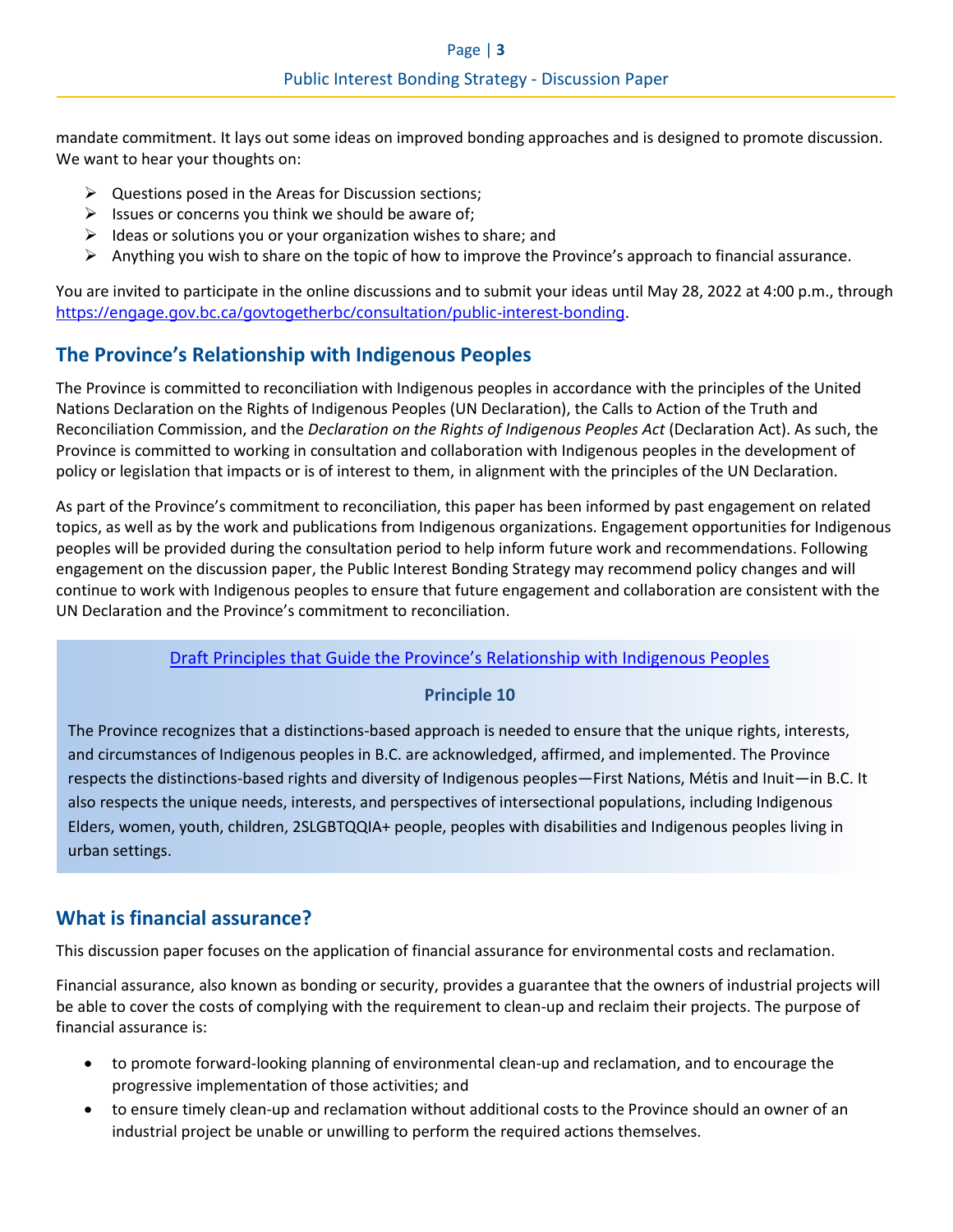Types of financial assurance include bilateral arrangements where industry provides funds to government or to a third party for cleanup (e.g., cash, pooled funds, or qualifying environmental trusts), other forms that involve a third party (e.g., surety bonds, guarantees, irrevocable letters of credit), and security interests (e.g., liens) on the assets of industry so the value of those assets is available to government in priority over other creditors if industry fails to comply with its environmental obligations. Insurance is a form of financial assurance that is sometimes used for unforeseen costs.

See **Appendix 1** for an overview of the diverse types of financial assurance.

### **Types of environmental clean-up and reclamation**

Environmental clean-up and reclamation costs may be foreseen and unforeseen. Foreseen costs are associated with meeting legal requirements to address planned disturbance under specific conditions in an authorization (e.g., a permit requirement) or under legislation. Unforeseen costs are associated with unanticipated environmental damage resulting from accidents, spills, or catastrophic events. The Public Interest Bonding Strategy will address foreseen costs in Phase 1 and unforeseen costs in Phase 2.

### **Current Status**

### **Liability to government**

Incomplete clean-up and reclamation of an industrial project without sufficient financial assurance exposes the Province to financial risks of an uncertain magnitude. The Province may be required to address environmental and/or health and safety risks associated with abandoned sites, which could result in costs of tens of millions of dollars annually. There are also economic, social, and cultural implications, including risks to Indigenous peoples, local stakeholders, and neighboring jurisdictions.

Existing potential liability to government is uncertain due to inconsistent tracking and management of environmental clean-up and reclamation liabilities and financial assurance across the natural resource sector. Additionally, financial assurance is not currently required for some sectors/industries.

### **Impacts on Indigenous Communities**

Indigenous peoples have a unique connection to, and constitutionally protected interest in, their lands and the Province is committed to developing and implementing solutions arising from the Public Interest Bonding Strategy through collaboration with Indigenous peoples. Effective financial assurance mechanisms are important tools to protect the land and ensure that industrial projects pay the full cost of clean-up and reclamation. In developing solutions to address the Minister's 2020/2022 mandate commitment on bonding, Indigenous peoples will be engaged through multiple pathways throughout the Public Interest Bonding Strategy.

### **Legal framework for financial assurance across the natural resource ministries**

Natural resource sector agencies typically have authority to require financial assurance through an authorization for a regulated activity (e.g., a tenure or permit). In B.C., this authority is divided between six agencies (Ministry of Environment and Climate Change Strategy, Ministry of Energy, Mines and Low Carbon Innovation, Ministry of Agriculture and Food, Ministry of Forests, Ministry of Land, Water and Resource Stewardship, and the BC Oil and Gas Commission), and includes eleven discrete acts and their associated regulations. Owners of industrial projects often need to interact with several natural resource agencies to obtain the necessary authorizations and may be required to provide multiple financial assurances. The exception is for oil and gas projects where the BC Oil and Gas Commission has authority to issue authorizations under the *Environmental Management Act*, *Land Act*, *Water Sustainability Act*, *Heritage Conservation Act*, and *Forest Act*.

The legal framework under which financial assurance is required may impose limits on what statutory decision makers can require financial assurance for. Discretion for natural resource sector ministries to require financial assurance is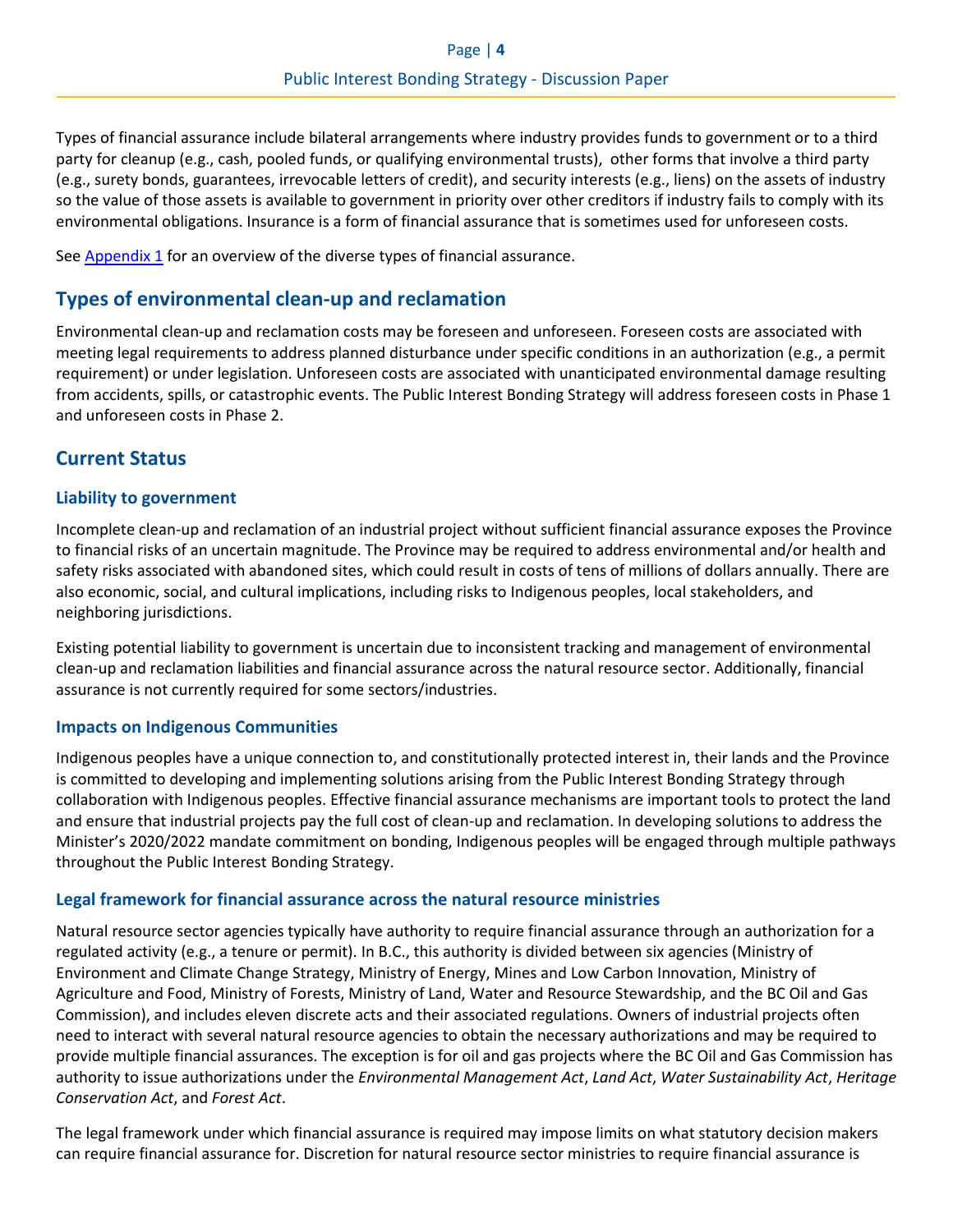sometimes limited to the foreseen costs that will be incurred (e.g., site reclamation), rather than unforeseen costs (unexpected and accidental events). There are some notable exceptions, such as hazardous waste transport licenses that require both insurance and financial assurance. However, B.C.'s legal framework and financial assurance toolkit could be improved for some industrial sectors. Opportunities for improvement are discussed in greater detail throughout this paper.

### *Environmental Management Act* **and** *Mines Act*

Phase 1 of the Public Interest Bonding Strategy focuses on the *Environmental Management Act* and the *Mines Act*.

The Ministry of Environment and Climate Change Strategy administers the *Environmental Management Act, which* regulates industrial and municipal waste discharges, pollution, hazardous waste, and contaminated site remediation. The *Environmental Management Act's* Waste Discharge Regulation prescribes what industries, trades, businesses, operations and activities ("activities") require authorizations to discharge or release waste to the air, water and land under the act.

The *Environmental Management Act* includes provisions for collecting financial assurance from industries for waste discharge authorizations and for remediation activities. It enables a director to require financial assurance as a condition of a permit or approval for waste discharges that are not otherwise covered in a regulation or code of practice. As a result, nearly all activities and facilities authorized under the act can be subject to a financial assurance requirement at the discretion of statutory decision makers.

The *Mines Act* enables the chief permitting officer to require financial assurance for reclamation and environmental protection. The Ministry of Energy, Mines and Low Carbon Innovation administers financial assurance requirements for the reclamation of major mines under the *Mines Act* and on behalf of the Ministry of Environment and Climate Change Strategy under the *Environmental Management Act* for the costs of maintaining compliance with the *Environmental Management Act* discharge permit over the life of the mine.

The Province currently holds an estimated \$2.31B of financial assurance for mines in British Columbia. The reclamation liability for each major mine is reviewed and updated every five years by the Major Mines Office, with input from the Ministry of Environment and Climate Change Strategy. The financial assurance requirements under both acts may not cover all risks associated with decommissioning of industrial sites. Therefore, the Public Interest Bonding Strategy may propose amendments to the *Environmental Management Act* and the *Mines Act*.

### **Alignment with other government projects**

### **[Mining reclamation security policy](https://www2.gov.bc.ca/gov/content/industry/mineral-exploration-mining/permitting/reclamation-closure/securities)**

The Ministry of Energy, Mines and Low Carbon Innovation has developed an interim reclamation security policy (the Interim Policy) specific to mining. The Interim Policy applies to major mines and is being implemented under the existing legal framework. The broader work to address Phase 1 of the Public Interest Bonding Strategy will consider opportunities to improve the legal framework for financial assurance, and the tools and mechanisms that support this framework. This includes major mines regulated by the *Mines Act* as well as other industrial projects regulated under the *Environmental Management Act*.

The Interim Policy aims to ensure reclamation liability cost estimates for major mines are consistently and efficiently calculated, reviewed, and reflected in the required reclamation security. It (and associated tools under development) will help reduce the differential between the reclamation liability and the financial assurance amounts held.

The Public Interest Bonding Strategy will review the Interim Policy for tools and approaches that may apply to the broader scope of the strategy, and the Interim Policy will be updated as needed following the conclusion of the strategy.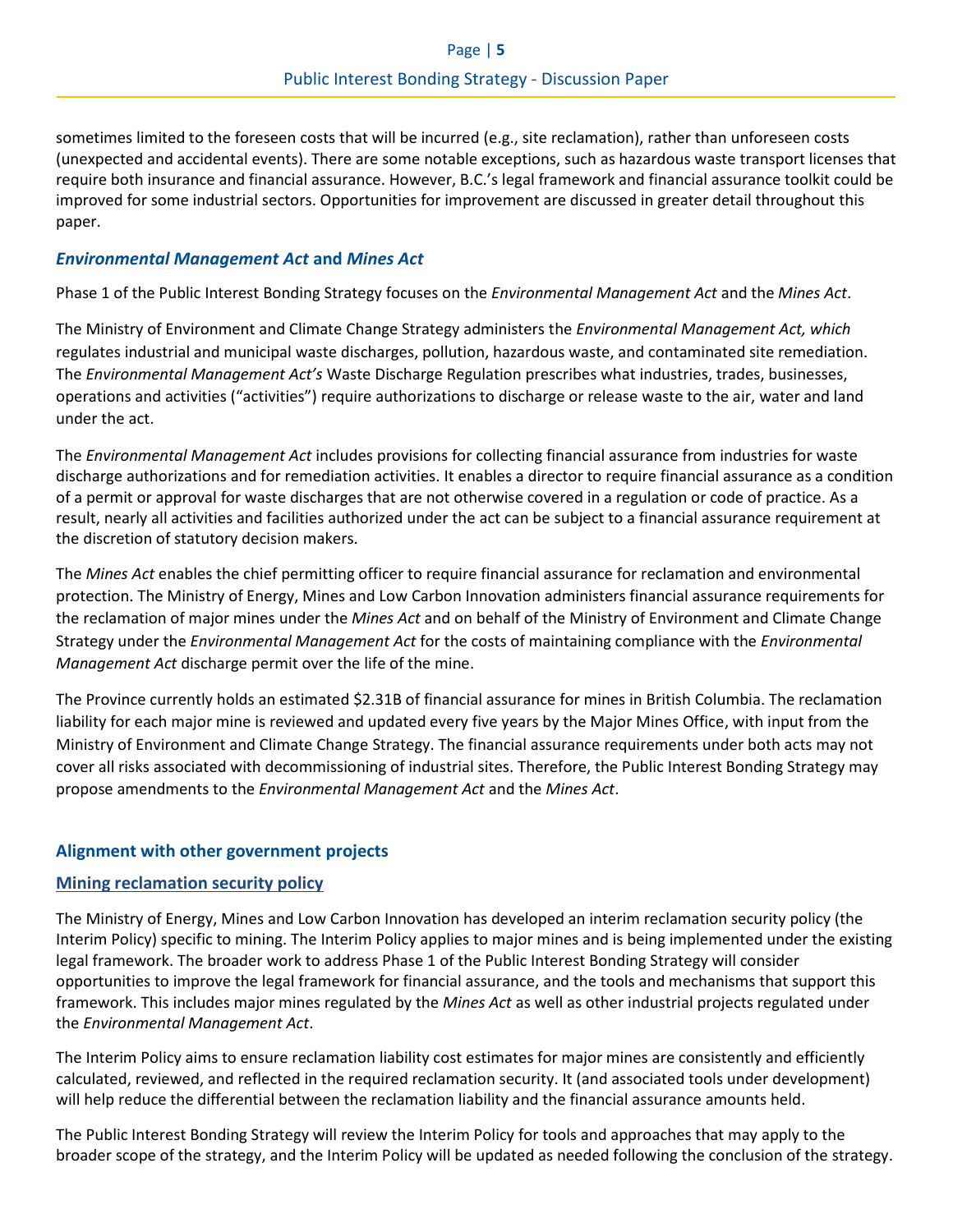# **AREAS FOR DISCUSSION**

The Public Interest Bonding Strategy is seeking comment on nine discussion areas to strengthen the financial assurance strategy in British Columbia. They are provided as a starting point for discussions and are organized into three broad categories:

- **A. LEGAL FRAMEWORK** Clear statutory obligations for regulated entities meant to ensure environmental protection, mitigation, and clean-up and reclamation of industrial sites.
- **B. STATUTORY LIABILITY TOOLS** Sufficient to hold companies' responsible for the costs of environmental clean-up and reclamation.
- **C. FINANCIAL ASSURANCE MECHANISMS** Sufficient to guarantee companies can and will pay for foreseen liabilities and to backstop liability tools.

These categories include the consideration of tools that could play a critical and complementary role in ensuring industry pays for environmental clean-up and reclamation. When applied in a co-ordinated way, they can manage risk effectively and at an achievable cost.

# **A. LEGAL FRAMEWORK**

The following areas for discussion include desired outcomes and potential opportunities to strengthen the overarching legal framework for financial assurance requirements in British Columbia.

# **Outcome One: Improved environmental clean-up and reclamation requirements regarding closure and decommissioning of industrial projects**

Environmental clean-up and reclamation requirements are necessary to ensure that owners of industrial projects do not abandon their projects without paying for decommissioning, environmental clean-up and reclamation. In this context, requirements are tools within the legal framework for financial assurance. If there is no financial assurance in place, the Province is put at greater risk of funding site closure. As we develop the Public Interest Bonding Strategy, we may need to consider:

- Potential tools to support consistent closure and decommissioning requirements for industrial projects and opportunities for improvement.
- Opportunities to clarify the purpose and use of financial assurance (e.g., what financial assurance can be used for and when it is no longer required).

Clear and consistent requirements ensure that financial assurance can be used for site closure and decommissioning, and provides the owners of industrial projects with certainty as to when financial assurance held by the Province will be returned.

### **OPPORTUNITIES**

The Public Interest Bonding Strategy may propose updates to the legal framework for financial assurance that could:

➢ **Clarify and define "environmental clean-up and reclamation."**

These terms mean different things to different people. What they mean in the context of the Public Interest Bonding Strategy will affect industry as it will determine what clean-up measures are in scope and how much financial assurance will be required.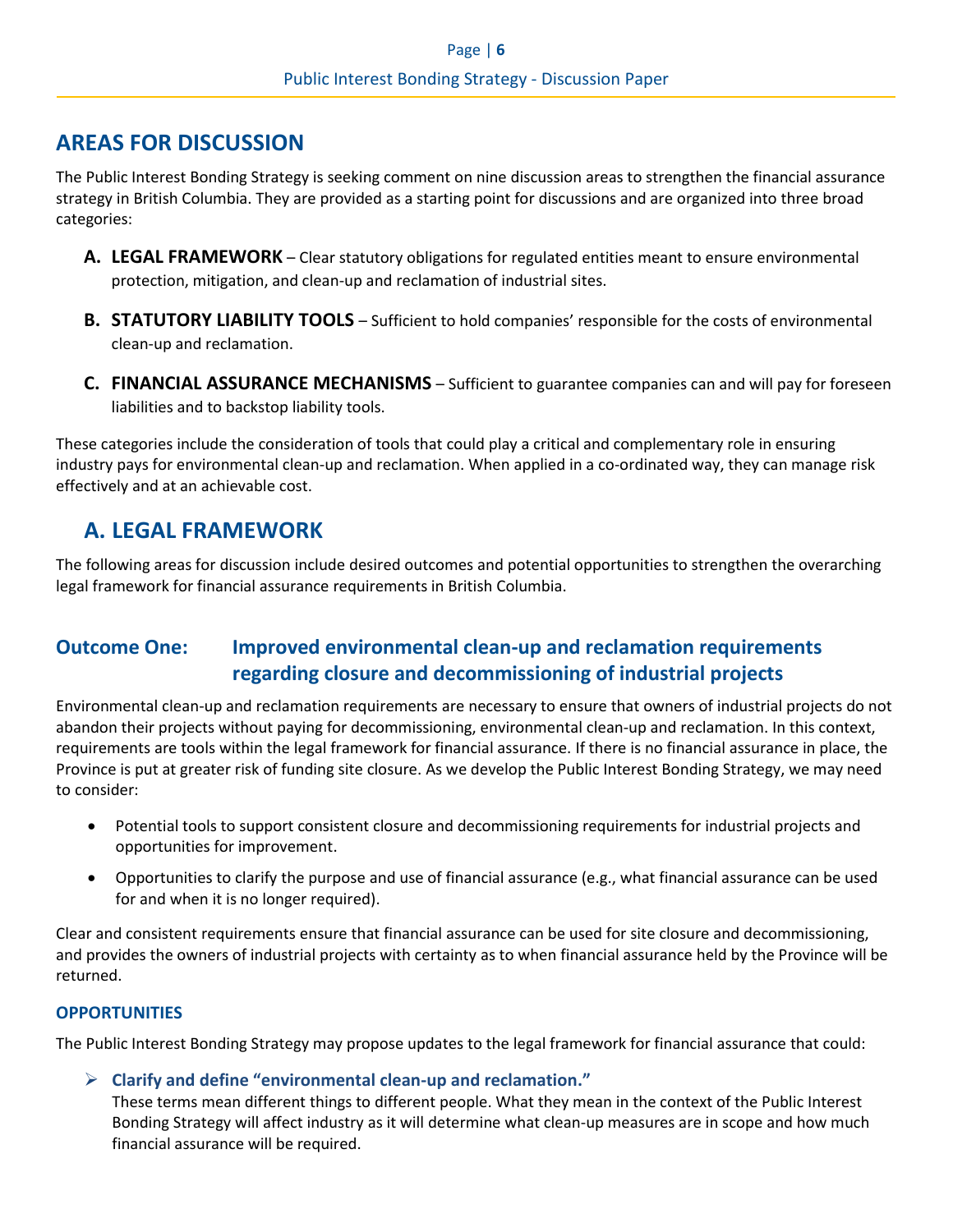### ➢ **Improve plans for site decommissioning and reclamation (closure plans) and require them consistently for additional industries and projects.**

Closure plans could be used to ensure industrial project sites are properly cleaned-up and reclaimed in a timely way. They are a planning tool that help to identify preliminary closure activities that can be taken throughout the life of a project to ensure that environmental clean-up and reclamation is ongoing and not left until a project's end-of-life. Proactive planning offers industry a more cost-effective way to decommission industrial project sites – and with improved environmental outcomes.

The Public Interest Bonding Strategy may consider when to require closure plans, what tasks should be included in them, and how and when they should be updated. For example, closure plans could be an appropriate tool to require site-specific closure cost estimates, which the Province can use to set financial assurance amounts. Accurate, site specific, liability cost estimates support better planning for closure and decommissioning of industrial projects by quantifying the scale of the clean-up and associated costs, thereby providing data to support the Province with determining the appropriate amount of financial assurance to require for a given project.

### **QUESTIONS**

- In defining environmental clean-up and reclamation, what key elements are most important to you, your industry or your organization?
- What do you think are the most important considerations when determining which industrial projects should require a closure plan?

# **Outcome Two: Improved tools to support transparent and accountable financial assurance decisions**

Financial assurance requirements can be specified within the legal framework (as mandatory authorization requirements), by policies and procedures, or by a combination of these tools. This discussion area considers opportunities for improving the legal framework whil[e Category C](#page-9-0) considers the need for financial assurance mechanisms to complement the legal framework, and provide support and clarity to statutory decision-makers.

### **OPPORTUNITIES**

### ➢ **Require financial assurance for specific types of industrial projects:**

The Public Interest Bonding Strategy is considering opportunities to improve tools within the legal toolkit for financial assurance that could require financial assurance for specific types of industrial projects**.** A new riskbased approach may be considered to determine which projects and/or industrial sectors to prioritize. See Section C -Financial Assurance Mechanisms, Outcome 6 for some preliminary considerations on risk.

➢ **Set the appropriate amount and form of financial assurance to require.**

This could include a pre-defined calculation that sets the amount of financial assurance to require. The types of allowable financial assurance and other rules could also be listed.

### ➢ **Confirm the amount of liability against which financial assurance is collected.**

We will consider updating the legal toolkit to enable the amount of financial assurance required to decrease if liability decreases (i.e., progressive reclamation may lead to a decrease in environmental risk).

### **QUESTIONS**

• What is your feedback on how to support transparent and accountable financial assurance decisions?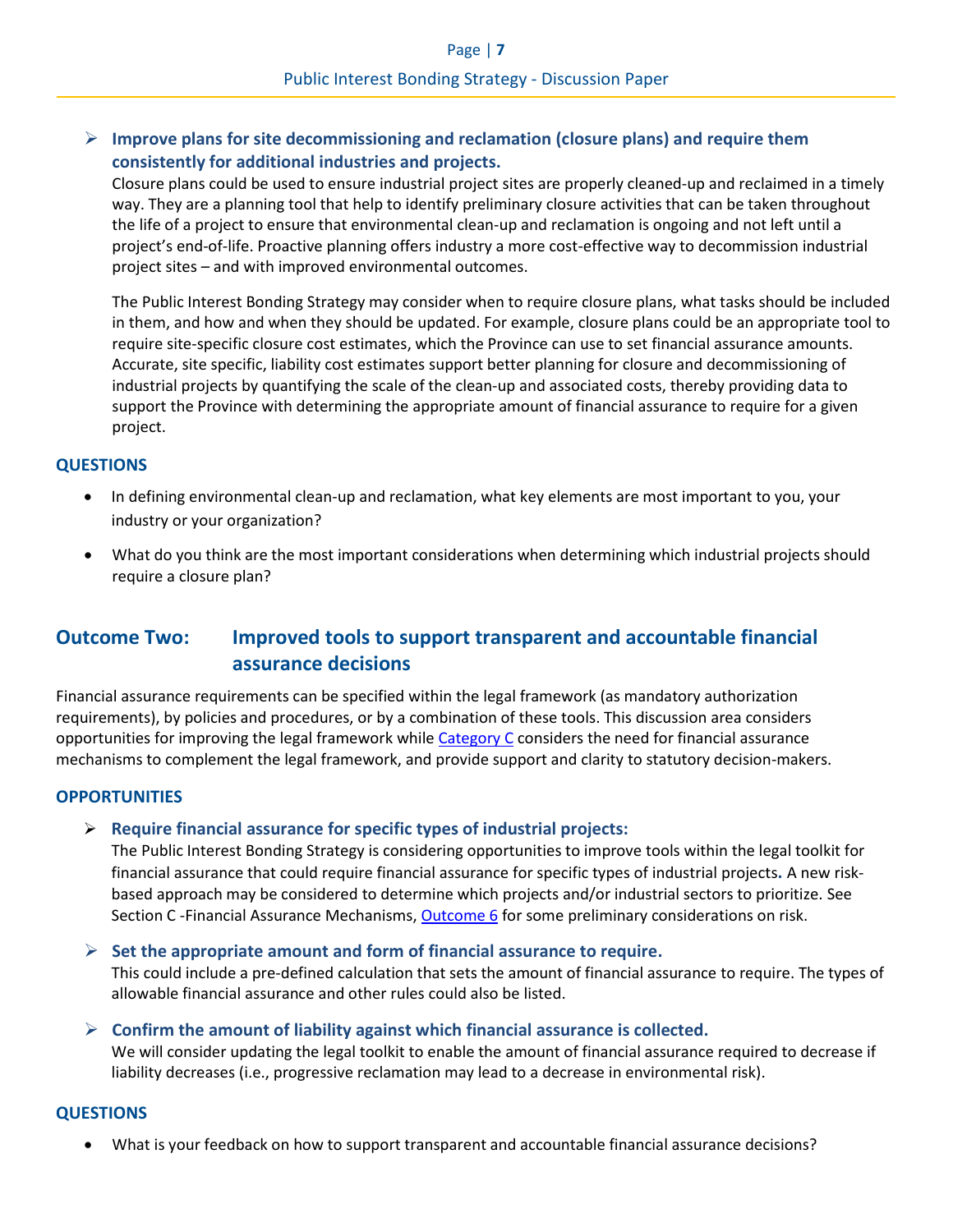## **Outcome Three: Additional types of financial assurance**

B.C.'s legal framework for financial assurance does not currently allow for the use of pooled funds. While other forms of financial assurance (e.g., surety bonds and irrevocable letters of credit) are specific to an industrial project or property, a pooled financial assurance tool may cover multiple sites or a specific industry. Pooled financial assurance tools require the owners of industrial projects to contribute to government or industry held and managed pooled funds. The amount contributed corresponds with the amount required for environmental clean-up and reclamation of an industrial project. Like other forms of financial assurance, pooled funds could be used if an owner of an industrial project is unwilling or unable to fulfil their environmental clean-up and reclamation obligations. Pooled funds are a form of financial assurance that could potentially offer the same protection for the Province at a lower cost to industry than traditional financial assurance instruments.

As we develop the Public Interest Bonding Strategy, we are considering: how other jurisdictions use pooled funds, including different types of pooled funds; when and how the owners of industrial projects contribute to the funds; the circumstances in which funds are used; and their associated costs and benefits.

### **OPPORTUNITIES**

The Public Interest Bonding Strategy may consider opportunities to allow for the use of pooled funds to support:

### ➢ **More efficient use of fees and interest.**

The strategy may review how the fees and interest associated with financial assurance payments could be used to support funding environmental clean-up and reclamation. For example, interest and carrying costs that would currently be paid to a financial institution could instead be accrued in a pooled fund and be available to offset industry clean-up and reclamation costs.

### ➢ **Alternative payment options.**

The strategy could consider ways to support alternative financial assurance payment options for the owners of industrial projects. One potential option could be to require owners to pay all or a portion of their required financial assurance into a pooled fund that, with growth on principle, would pay for the full costs of environmental clean-up and reclamation for companies that default on their clean-up obligations.

### ➢ **More affordable payment options.**

This may include review and consideration of payment options and tools for making payment of financial assurance more affordable. For example, pooled funds may be financially attractive to facilities because they allow companies to combine their money in one single account and invest the money as a single investor. This reduces overall cost to invest and provides for larger, better investment opportunities.

### **QUESTIONS**

• How could pooled funds be used as a tool to support th[e Guiding Principles](#page-1-0) of the Public Interest Bonding Strategy?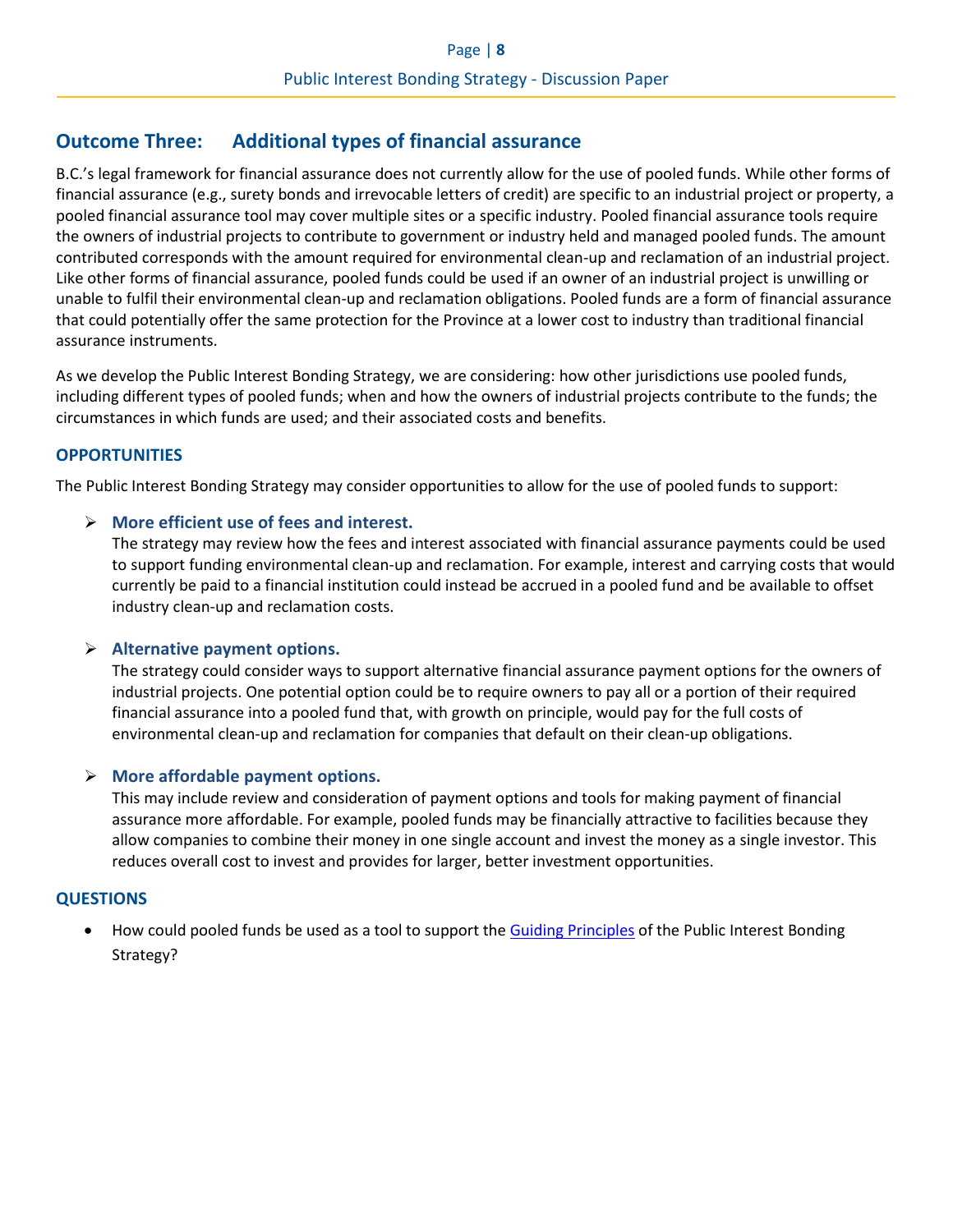# **B. STATUTORY LIABILITY TOOLS**

Statutory liability tools hold companies legally responsible for the costs of cleaning up environmental damage that has happened or is imminent. Strong liability tools improve the Province's ability to recover funds spent on environmental clean-up and reclamation. They complement the use of financial assurance, which may not be effective in all cases. For example, in some situations, the Province may need to pay for environmental clean-up and reclamation with the intent of recovering costs in the future. This might be necessary where the Province must act quickly to address an imminent environmental or health and safety risk, and where financial assurance has not been required for a project or is insufficient.

When provincial funds are spent on site clean-up and reclamation, two things are necessary to recover those funds:

- Ensuring that the persons responsible for creating environmental damage or a threat to the environment are liable for government's costs in remedying the situation if they fail to do so; and
- The ability to collect on that liability.

Financial assurance offers a way to avoid using provincial funds or a means to recover expended funds. In circumstances where the Province is unable to draw upon financial assurance, liability tools enable the government to hold the liable person/company responsible through court proceedings. The following area for discussion provides potential opportunities for strengthening liability tools and the ability to collect on liabilities.

# **Outcome Four: Improved liability tools**

As we develop the Public Interest Bonding Strategy, we are considering:

- Tools for establishing legal responsibility for recovering funds spent by the Province in fulfilling environmental clean-up and reclamation obligations.
- Options for requiring environmental clean-up and reclamation of the entire industrial site.

### **OPPORTUNITIES**

The Public Interest Bonding Strategy will look for opportunities to improve liability tools to:

- ➢ **Create clear legal obligations for environmental clean-up and reclamation.** We may consider opportunities to strengthen the Province's ability to require financial assurance and expand cost recovery mechanisms. For example, financial assurance could be required for the entire industrial site.
- ➢ **Develop consistent financial assurance requirements.**

The strategy may introduce consistent financial assurance requirements for new (future) projects and consider options for requiring financial assurance for some existing industrial sites. For example, we may consider policy changes that would enable the director to impose financial assurance requirements or update an existing requirement, when permits are cancelled, abandoned or transferred.

➢ **Obtain, review, update and spend financial assurance at appropriate times.**

We may review how the Province obtains, reviews, and updates financial assurance to identify opportunities for improving liability tools. This may involve assessing options for reviewing and updating financial assurance at appropriate points in the lifecycle of industrial projects, and examining if/when the Province may expend financial assurance funds on environmental clean-up and reclamation activities.

➢ **Strengthen the Province's ability to collect financial assurance that is required but has not been received.**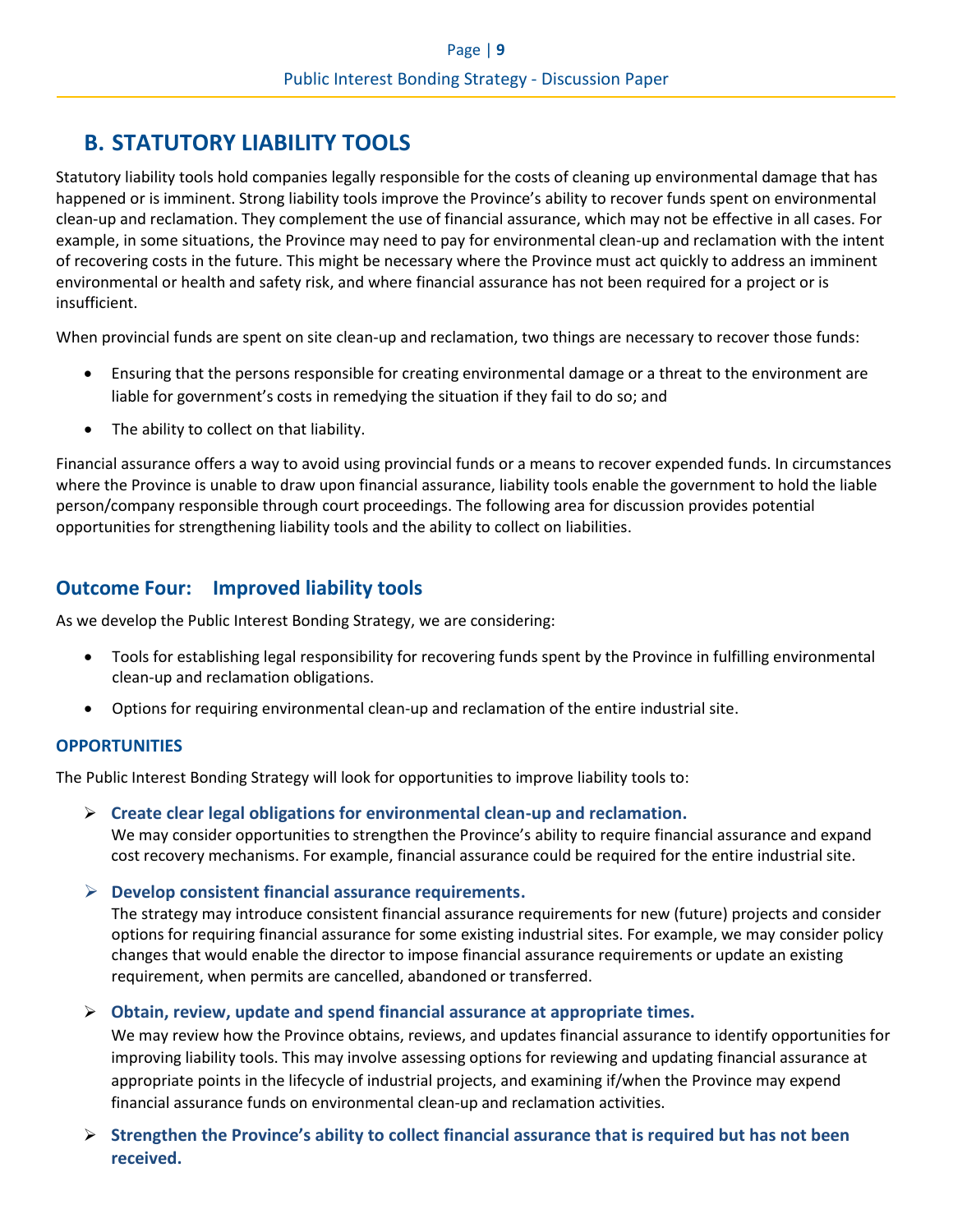There are situations where financial assurance goes unpaid. The strategy may assess options for improving liability tools to strengthen the Province's ability to collect financial assurance.

- ➢ **Strengthen the Province's ability to collect funds when the responsible parties are insolvent.** We may consider tools for situations where statutory liability exists, but the Province is unable to collect financial assurance or recover funds expended on environmental clean-up and reclamation due to insolvency. The ability to collect financial assurance or recover funds is limited by both the insolvency (i.e., insufficient funds) and federal laws, which create priorities for payments to creditors that can override provincial legislation.
- ➢ **Strengthen the Province's ability to collect monies owing.** We may consider options for expediting the collection of debts and ways to prioritize debt collection for environmental clean-up and reclamation.
- ➢ **Create or expand the liability of directors, officers, and related corporations.** The existing legal framework includes rules that establish responsibility for environmental spills and the remediation of contaminated sites. We may consider options to improve responsibility for clean-up and reclamation outside of this framework.

### **QUESTIONS**

- In determining the required frequency of updates and/or triggers for updating financial assurance, what considerations are most important to you, your industry or your organization?
- Do you have any recommendations for strengthening the Province's ability to collect financial assurance that is required but has not yet been received, and/or is required but the responsible party has become insolvent?

# <span id="page-9-0"></span>**C. FINANCIAL ASSURANCE MECHANISMS**

Financial assurance mechanisms support liability rules. If the owner of an industrial project is unwilling or unable to fulfil their environmental clean-up and reclamation obligations, the Province can draw upon financial assurance to fund necessary mitigations. The following areas of discussion include proposed outcomes and potential opportunities for improving financial assurance mechanisms.

### **Outcome Five: Improve risk-based decisions to prioritize financial assurance requirements**

The objective of reducing the financial risk to the Province is best met by focusing on projects that pose a high risk of insolvency and abandonment of a site and/or high environmental clean-up costs. Therefore, the Public Interest Bonding Strategy is considering addressing industries/projects with the highest environmental and financial risk first while also identifying strategies to address all projects consistently. Existing active projects and new (future) projects are in-scope.

Taking a risk-based approach would enable the Province to prioritize industries and projects that demonstrate the highest risk factors and phase in financial assurance requirements for those activities first. This may provide an incentive to industry to minimize risk, for example, through investment into the prevention and mitigation of environmental impacts and through undertaking progressive reclamation activities.

As we develop the Public Interest Bonding Strategy, we are considering:

• Maximizing ability to collect adequate financial assurance from new and existing projects. We recognize that meeting financial assurance requirements may be more difficult for existing projects as business and investment decisions have already been made based on current financial assurance requirements.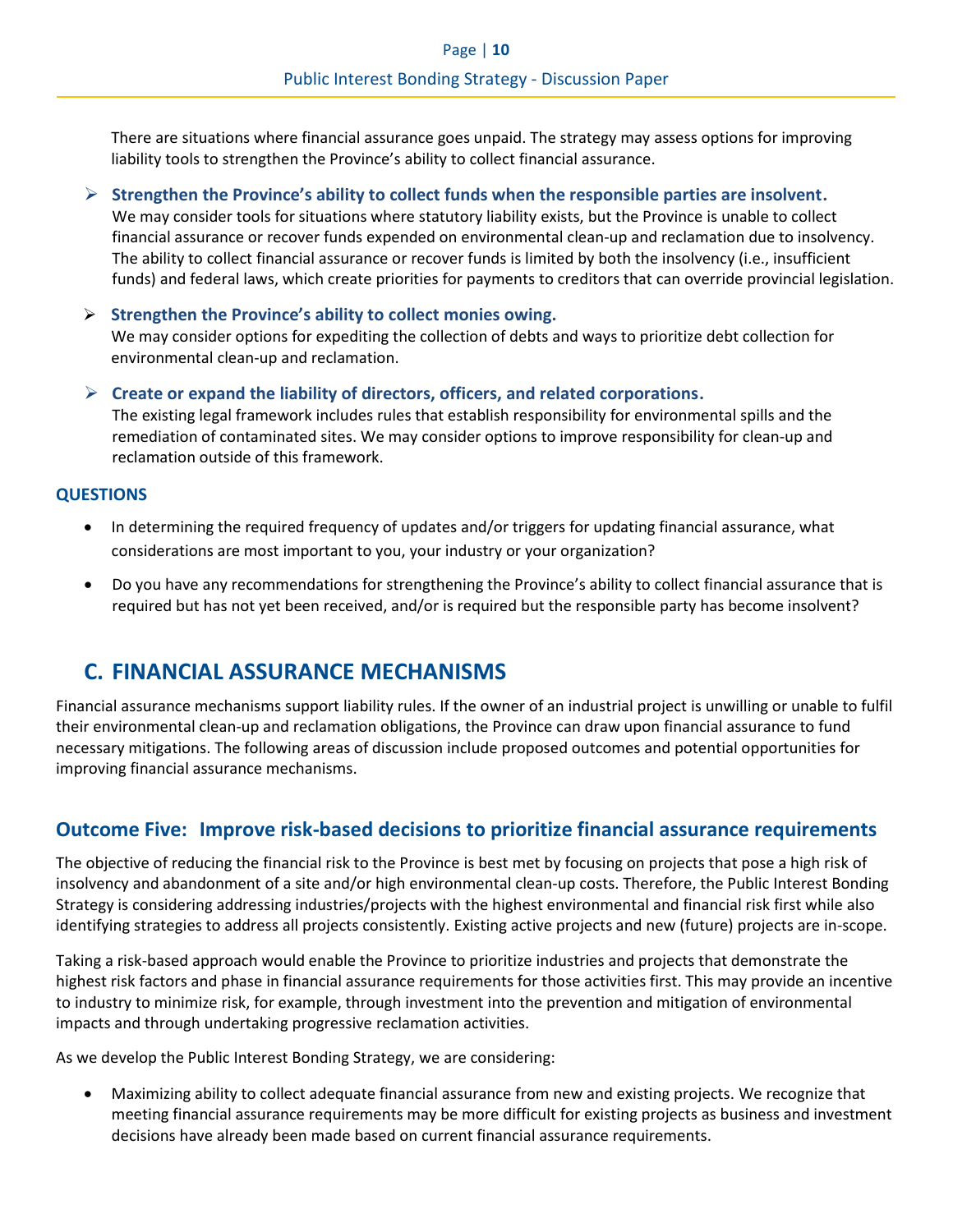• Options for prioritizing financial assurance requirements for specific types of existing industrial projects.

### **OPPORTUNITIES**

The Public Interest Bonding Strategy may propose a risk-based tool or mechanism that could:

➢ **Identify and prioritize industries and projects with the highest potential risk.**

Industrial projects do not all pose the same environmental and financial risks to the Province – risk varies by industry/sector and by company/owner. We may consider options for assessing industrial activities against a set of criteria to identify those with the highest potential risk. The criteria may consider both the extent of the environmental impact (or **cost of reclamation and related obligations**) and the likelihood that a company may fail to meet its clean-up obligations (**financial risk**).

Specific projects may also require financial assurance where there is a **financial risk** that a company may default on their environmental obligations. The strategy may consider criteria such as size and range of assets (e.g., single purpose corporation vs. corporation with diversified holdings), ownership (private versus public), compliance history, infrastructure/asset conditions and financial health.

### **QUESTIONS**

• In defining risk criteria, what key elements are most important to you, your industry or your organization?

## **Outcome Six: Improvements to policies and procedures (or a protocol) to guide transparent and accountable financial assurance decisions**

The ability to require financial assurance exists within the overarching legal framework, and clear policies and procedures could provide tools to help ensure this ability is more effectively used.

This area for discussion considers opportunities for improving policies and procedures, while Category A – Legal Framework considers opportunities for improving the overarching legal framework for financial assurance.

### **OPPORTUNITIES**

The Public Interest Bonding Strategy may consider updates to policies and procedures to:

### ➢ **Support fair and consistent financial assurance requirements.**

Policies and procedures provide guidance for decision-making, streamline internal processes, ensure time and resources are used efficiently, and support consistent and transparent outcomes. They complement and support the legal framework for financial assurance by providing decision makers with detailed guidance to ensure government processes and decisions abide by the intent of regulatory requirements. For example, we may consider tools to assist with evaluating the sufficiency of financial tools (i.e., the different types of financial assurance) and the circumstances in which they could be used.

### **QUESTIONS**

• What type of tools or guidance would you, your industry or your organization like to see to support transparent and accountable financial assurance decisions?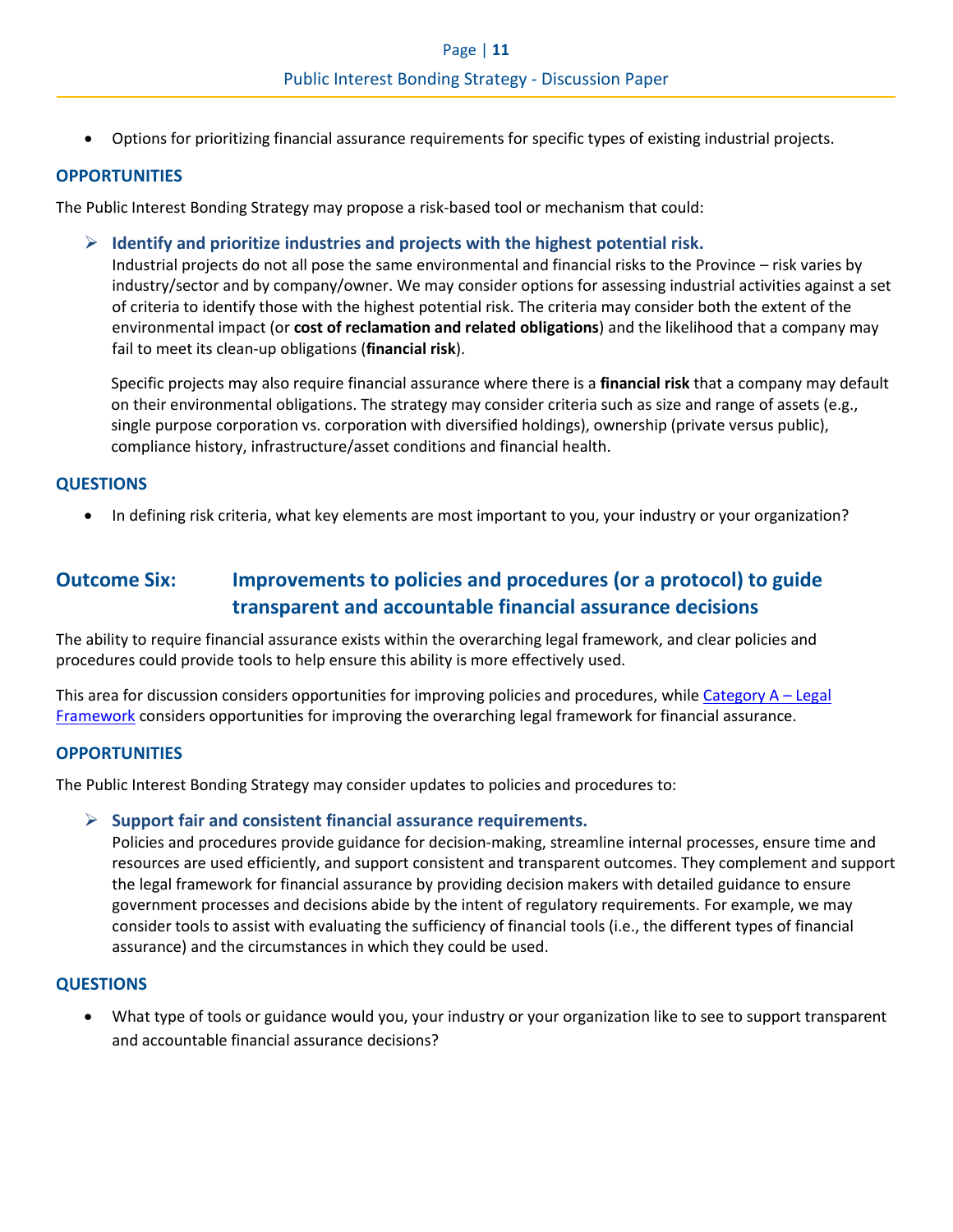# **Outcome Seven: Improved approaches to minimize financial burden on industry while continuing to uphold and strengthen the polluter pays principle**

The [Guiding Principles](#page-1-0) of the Public Interest Bonding Strategy support the development of a financial assurance approach that limits negative financial impacts on companies by minimizing additional costs and/or barriers to market entry, while upholding the polluter pays principle. To achieve this balance, we are considering:

### • **Cost to industry**.

There is a cost to the owners of industrial projects that is associated with providing financial assurance. While this is consistent with the polluter pays principle, the strategy will carefully consider the costs of financial assurance to industry and weigh against the risk of environmental impact and risk of abandonment.

### • **Improved social license to operate**.

Providing financial assurance for environmental clean-up and reclamation can improve a company's social license to operate. Social license to operate reflects stakeholders' opposition to, acceptance of, or support for a project. For example, good project designs (from operation to closure) and post closure and improved environmental performance associated with financial assurance requirements can lead to greater community support. A stronger social license to operate can lead to a reduction in regulatory and consultation costs, fewer project delays and better public relations.

### • **Greater attractiveness to responsible investment**.

Responsible investment is an approach to investment decision making that takes environmental, social and governance (ESG) criteria into account. In recent years, interest in and assets committed to responsible investment have been growing. Companies that provide financial assurance for environmental clean-up and reclamation are more attractive to responsible investors. Increased investor interest can lower capital borrowing costs.

### **OPPORTUNITIES**

The Public Interest Bonding Strategy may propose financial assurance mechanisms that consider costs to industry while upholding the polluter pays principle. These mechanisms may include:

### ➢ **Alternative financial assurance options.**

The strategy will consider all effective forms of financial assurance. The objective is to ensure that the owners of industrial projects pay 100 percent of environmental clean-up and reclamation costs. Requiring 100 per cent bonding is only one way to achieve this. Other types of financial assurance may be able to provide the necessary protection to the Province, with lower cost for project owners (e.g., pooled funds and pooled trust funds – as discussed in Category A – Legal Framework, Outcome 3).

Considering several types of financial assurance tools, and/or a combination of tools, in addition to up-front bonds, could mitigate costs to the owners of industrial projects and may allow a better consideration of risk and the assurance required.

### ➢ **Transition periods.**

It may be challenging for companies with existing projects to secure funds for financial assurance. Critical business and investment decisions may have already been made based on current financial assurance requirements. It may be appropriate for the strategy to consider a transition period to enable existing industry projects to satisfy their financial assurance requirement over time. For example, some jurisdictions allow payments to be made over three to five years.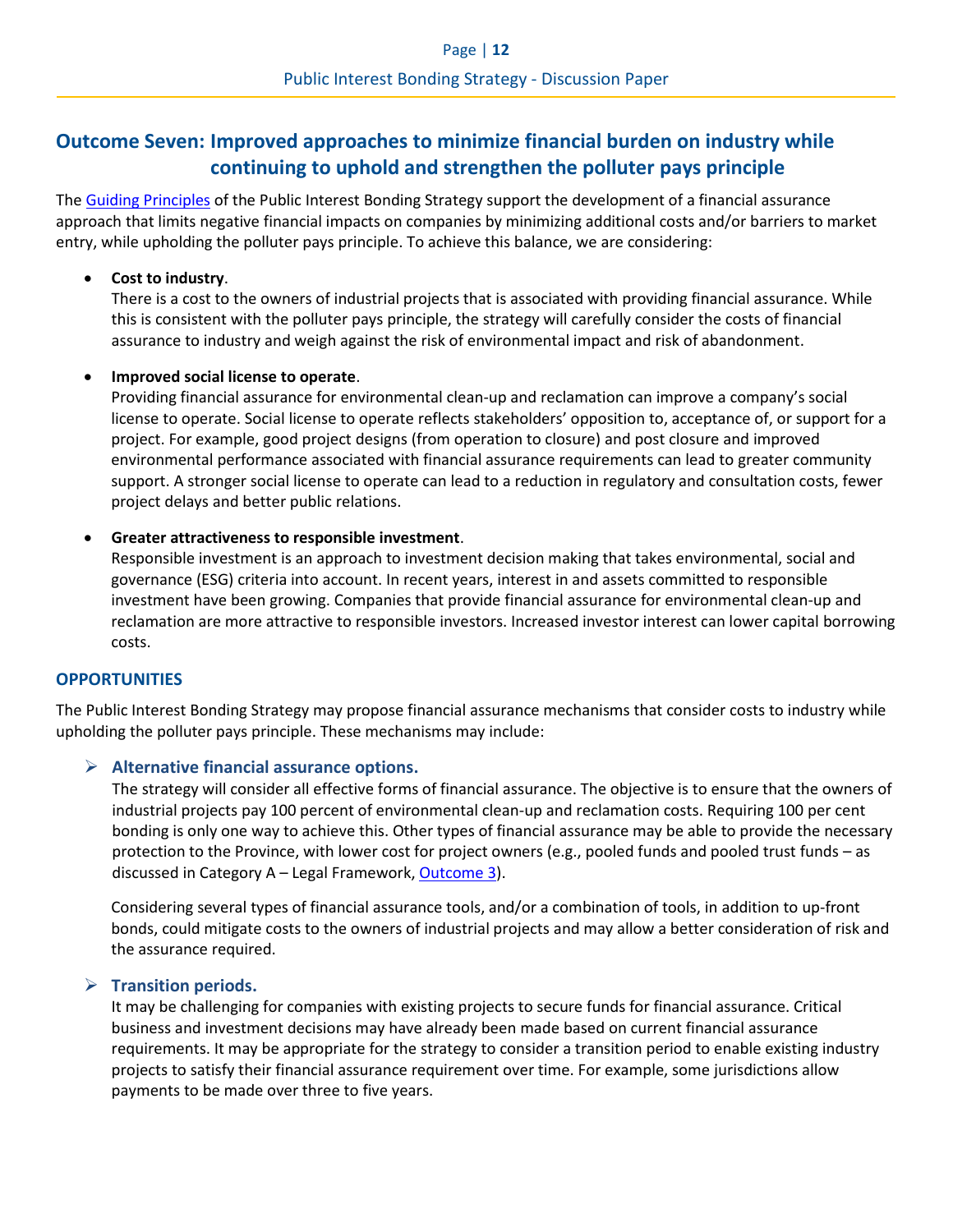### ➢ **Risk-based approach to determining financial assurance amounts.**

The strategy may consider developing a framework that scales the amount and type of financial assurance required to the level of risk posed by a specific project. See Category C – Financial Assurance Mechanisms, Outcome 6 for some preliminary ideas on how to assess risk.

### **QUESTIONS**

• What are your recommendations for how the Public Interest Bonding Strategy can ensure financial assurance mechanisms meet the polluter pays principle, while limiting the negative financial impacts on industry and on the economy?

## **Outcome Eight: Improved liability cost estimates**

The Province is working on ways to improve industry's ability to provide accurate environmental clean-up and reclamation cost estimates and improve the ability of the Province to review and determine the amount of financial assurance required for industrial projects. The goal is for environmental clean-up and reclamation liability cost estimates to accurately reflect the full liability of an industrial project over its entire life cycle. This work is already underway for major mines and as we develop the Public Interest Bonding Strategy we may consider:

- Tools to assist with calculating liability cost estimates for industrial projects.
- Options for updating liability cost estimates, and the associated amount of financial assurance held, over the lifespan of industrial projects.

### **OPPORTUNITIES**

The Public Interest Bonding Strategy may propose new or updated financial assurance mechanisms to:

➢ **Revise and update environmental clean-up and reclamation liability cost estimate information requirements for industrial projects.**

Improvements to environmental clean-up and reclamation liability cost estimate information requirements could promote better project designs and permit applications. There may also be an opportunity to develop a more consistent approach to determining financial assurance between projects and promote increased certainty for industry with respect to the required amount of financial assurance earlier in the project application process.

### ➢ **Improve methods and tools for estimating environmental clean-up and reclamation costs.**

Financial assurance amounts should be closely related to site liability, and be large enough to ensure that environmental clean-up and reclamation obligations are borne by industry. A consistent and accurate approach to estimating clean-up and reclamation costs for industrial projects may improve transparency, reduce uncertainty about financial assurance requirements and lead to better risk management. Proactive risk assessments and improved risk management could result in better designs and a corresponding reduction in overall costs to industry.

### **QUESTIONS**

• What are your recommendations for improving environmental clean-up and reclamation cost estimates to ensure they accurately reflect liability?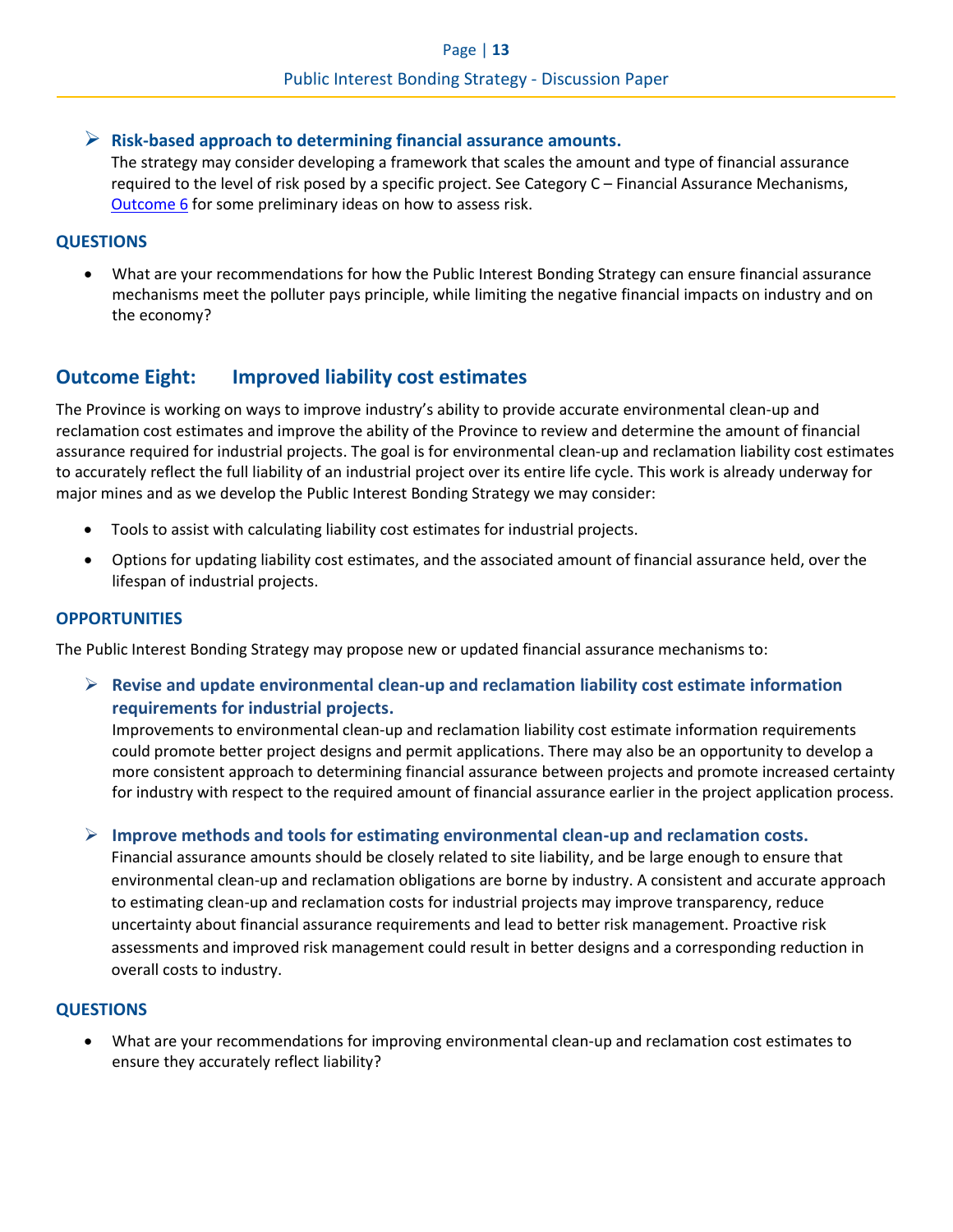### **Outcome Nine: Improve data management systems and tools**

Reliable, accurate and timely information is required to properly assess liabilities, to manage financial assurance requirements, and to understand the value of current and potential long-term liabilities to the Province. As we develop the Public Interest Bonding Strategy, we intend to:

- Review other jurisdictions to consider the laws, policies, tools and processes that are already being successfully utilized elsewhere, and assess for effectiveness and applicability to British Columbia.
- Identify opportunities for digital tools to modernize how we work and to improve outcomes. The Public Interest Bonding Strategy will work with natural resource sector partners to improve data management and analysis, helping to support financial assurance policies and programs.

### **OPPORTUNITIES**

The Public Interest Bonding Strategy may propose new or updated information systems and tools to:

- ➢ **Improve transparency with respect to how environmental cleanup and reclamation liabilities are determined.**
- ➢ **Improve how the Province manages environmental cleanup and reclamation liabilities and the required financial assurance to back these liabilities.**

Recording and tracking both the potential liability to the Province and the amount of financial assurance is key to identifying areas that could be improved and measuring the long-term success of the strategy in British Columbia.

### **QUESTIONS**

• What are your recommendations for specific improvements to data management systems and tools that are a priority for you, your industry or your organization?

# **CONCLUSION**

This discussion paper provides an overview of the Public Interest Bonding Strategy's preliminary considerations with respect to strengthening the financial assurance strategy in the province. It outlines the scope of the discussion, with the aim of soliciting feedback. Feedback will inform a "What we Heard" document that will articulate the next steps for the strategy.

### **Considerations for Phase 2**

This discussion paper has been written to seek your input with respect to Phase 1. Some preliminary concepts that may be considered in Phase 2 include:

- Improved clean-up and reclamation requirements, and financial assurance mechanisms across a broader range of statutes.
- Better co-ordination or joint bonding requirements where there are overlapping responsibilities between the natural resource sector ministries.
- Ways to protect against unforeseen costs.

The Public Interest Bonding Strategy intends to seek input on Phase 2 after the successful completion of Phase 1.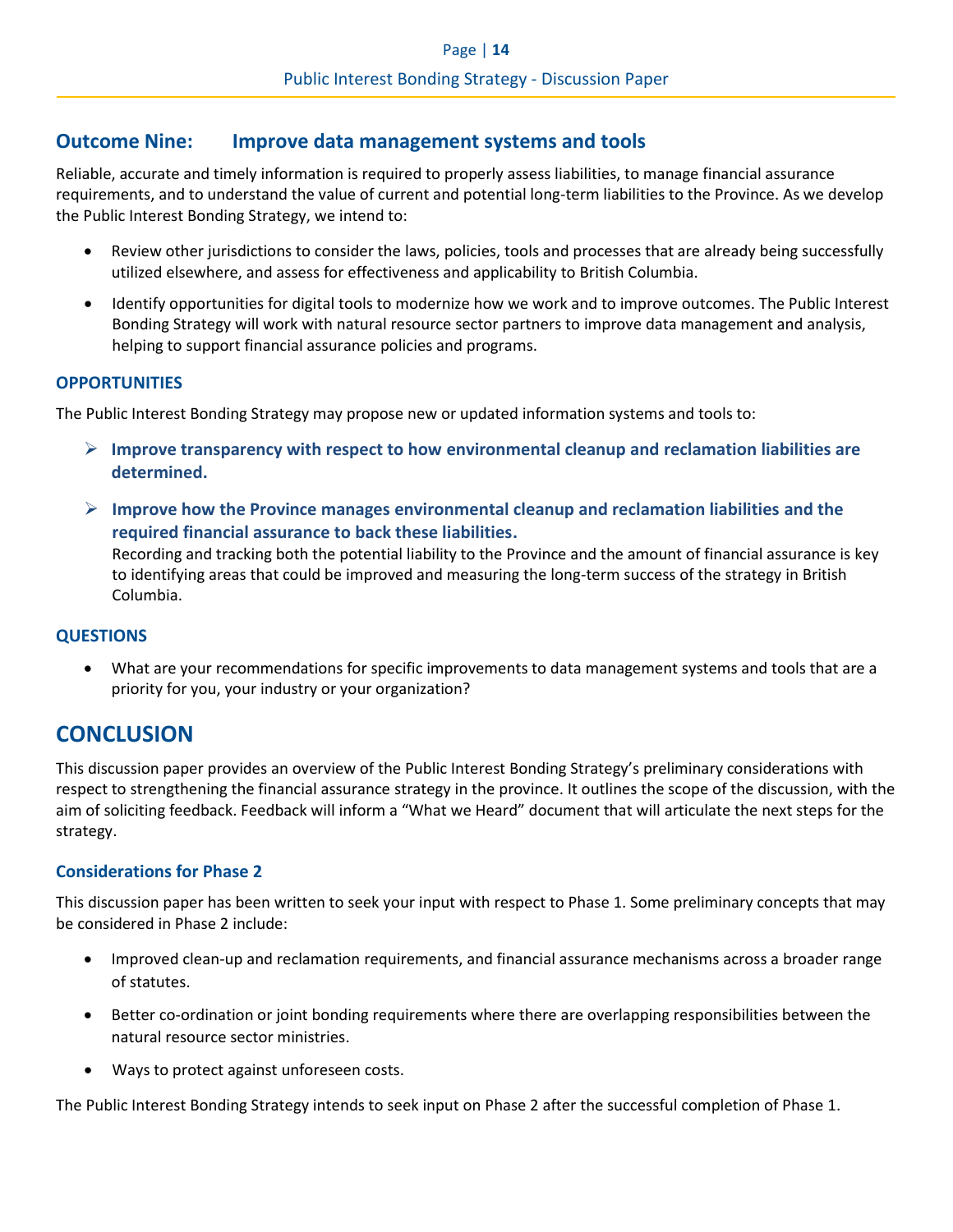### **Providing Feedback**

We want to hear your thoughts on:

- ➢ Questions posed in the Areas for Discussion sections;
- $\triangleright$  Issues or concerns you think the Province should be aware of;
- ➢ Ideas or solutions you or your organization wish to share;
- ➢ Anything you wish to share on the topic of how to improve the Province's approach to financial assurance.

Feedback is invited until **May 28, 2022, at 4:00 p.m.** During this time, individuals and organizations are invited to submit their feedback by completing the online [feedback form](https://feedback.engage.gov.bc.ca/321139?lang=en) that accompanies this discussion paper.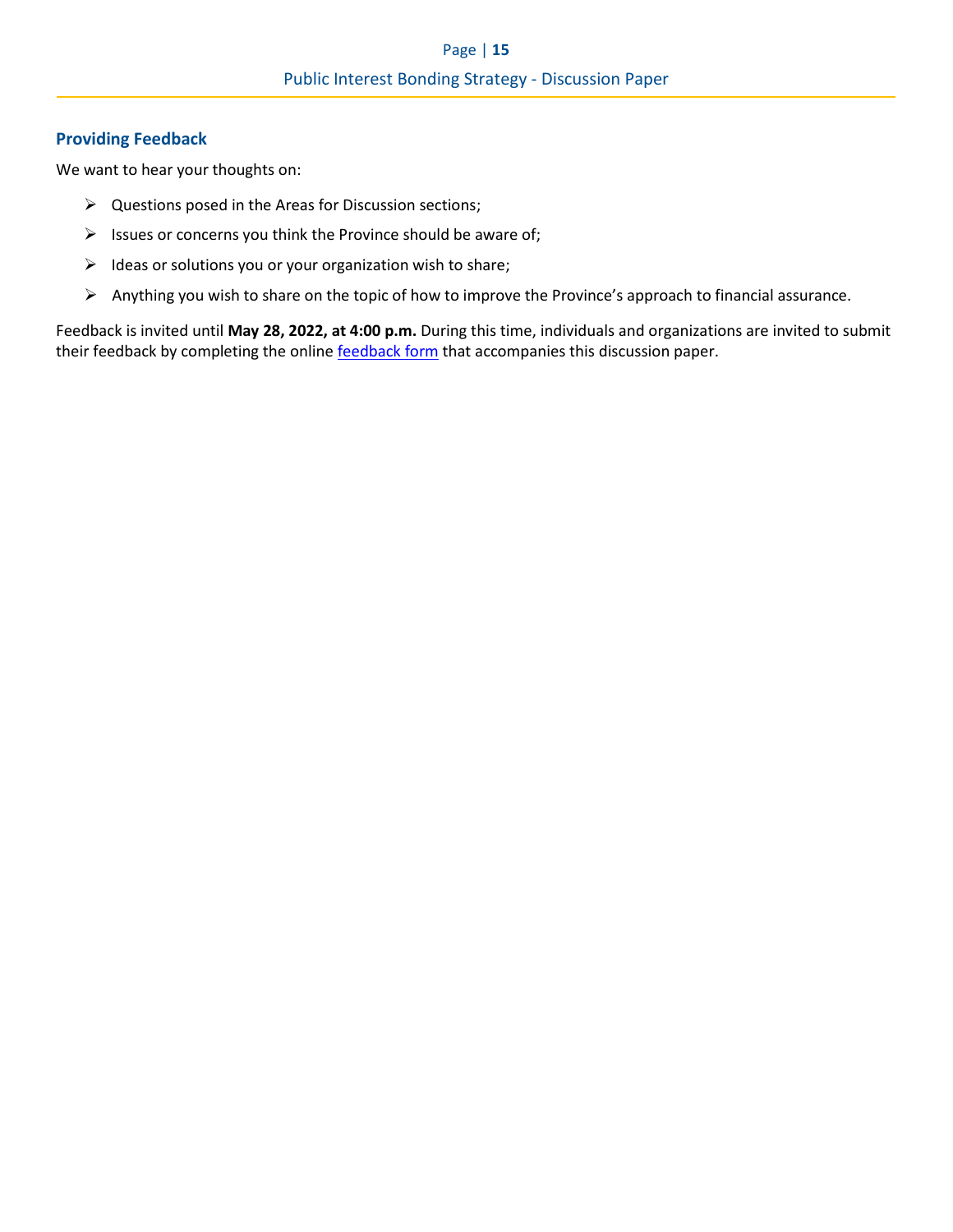# GLOSSARY

**Abandoned:** For the purposes of this discussion paper, "abandoned" means the owner of an industrial project is unable or unwilling to perform environmental cleanup and/or reclamation. This term may have different meanings under different legislation. For example, the definition of an "Abandoned Mine" in the *Mines Act* means "a mine for which all permit obligations under this Act have been satisfied and in respect of which the mineral claims have reverted to the government."

**Bankruptcy and insolvency:** The process governed by the *Bankruptcy and Insolvency Act* and the *Companies' Creditors Arrangement Act* whereby a trustee liquidates the bankrupt's assets to distribute among creditors; or, to avoid bankruptcy, negotiates an agreement with creditors.

**Bonding/Financial Assurance:** Providing financial security of any kind, including money, to ensure performance of an obligation arising under an enactment (e.g., orders), a license, a permit, a contract, or another similar obligation, and includes the terms under which the security may be realized.

**Cancelled:** Under section 20(5)(b) of the *Environmental Management Act*, if a person elects to abandon a permit or an approval, the person, despite the abandonment, "is bound by those additional requirements that the director imposes respecting restoration of the environment or the control and monitoring of the waste discharged or the waste that continues to be discharged after abandonment."

**Closure Plans:** In general, plans for site clean-up and reclamation. Exact definitions may vary according to legislation.

**Contaminated site:** As defined in Section 11 (1) of the [Contaminated Sites Regulation](https://www.bclaws.gov.bc.ca/civix/document/id/complete/statreg/375_96_01#section11) under the *Environmental Management Act*.

**Director:** A person employed under the *Public Service Act* and designated by the minister as a director for the purposes of an act.

**Distinctions-based:** The design and implementation of the action plan reflects that First Nations, Métis and Inuit are distinct peoples with unique cultures, histories, rights and legal traditions in what is now B.C., and the Province's relationship with each will reflect their respective rights, interests, priorities and circumstances.

**Environmental clean-up and reclamation:** At this stage of the Public Interest Bonding Strategy, this is the cost of all foreseen, authorized, and/or intended impacts. This definition will be further explained in future work.

*Environmental Management Act* **(EMA) authorizations:** A written permission to discharge waste to the environment. All businesses, governments and property owners must follow the EMA and [Waste Discharge Regulation](https://www.bclaws.gov.bc.ca/civix/document/id/complete/statreg/320_2004) when discharging waste to air, land or water. Forms of EMA authorizations include permits, approvals, orders or compliance with another EMA regulation or code of practice.

**Foreseen clean-up costs:** Costs that are virtually certain to occur and are associated with the cleanup of authorized pollution or restoration of authorized environmental impacts that are anticipated to result from, and accepted as a result of, legal or authorized activities. Includes costs associated with meeting any legal requirement or any terms and conditions of an authorization that relates to environmental clean-up and reclamation.

**Major Mines Office:** Leads the coordinated authorizations process for major mine permitting across the province. The office works with natural resource agencies including the Ministry of Energy, Mines and Low Carbon Innovation, Ministry of Environment and Climate Change Strategy, Ministry of Forests, and the Ministry of Lands, Water and Resource Stewardship. For more information on major mines in B.C., visit the [BC Mine Information website.](https://mines.nrs.gov.bc.ca/)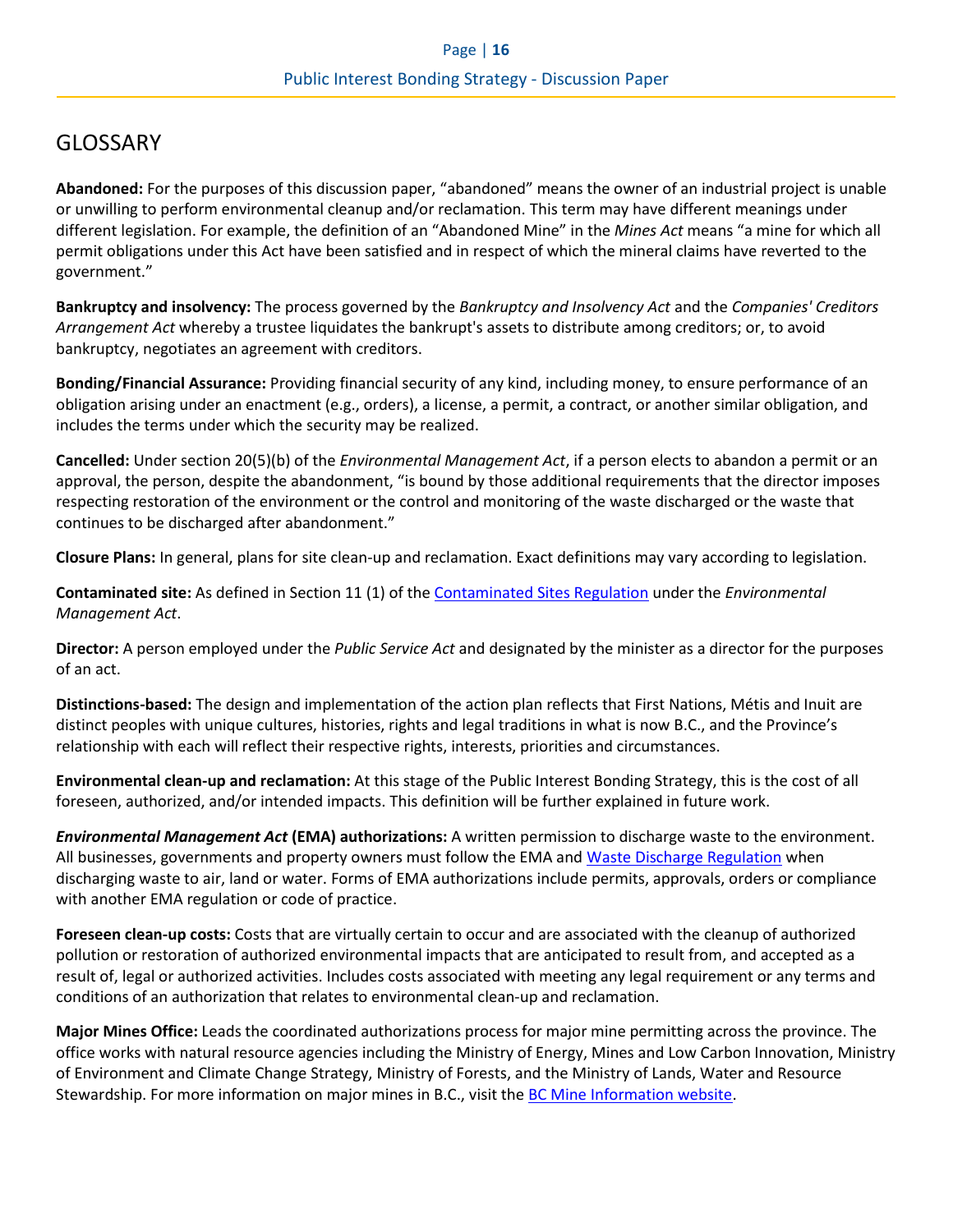**Polluter Pays Principle:** The idea that users and producers of pollutants and wastes should bear the responsibility for their actions. Companies or people that pollute should pay the costs they impose on society.<sup>1</sup>

**Responsible Person:** The *Environmental Management Act* and Contaminated Sites Regulation lay out the polluter-pays principle for remediation liability. Individuals who are responsible for causing contamination are 'responsible persons' and must cover the costs of any required site remediation.

**Statutory decision maker:** Permitting and compliance are under the purview of dedicated ministry staff who make evidence-based decisions based on best available science. These individuals are referred to as statutory decision makers and are given these authorities under legislation (se[e FACTSHEET: Statutory decision-makers](https://news.gov.bc.ca/factsheets/statutory-decision-makers) for more information).

**Statutory liability:** The state of being bound or obligated to do, pay, or make good something because of a particular law enacted and established by the will of the legislative department of government, expressed with the requisite formalities.

**Third-party:** An entity that pays claims on behalf the insured.

**Transfer of permit:** Reference to section 17 of the *Environmental Management Act*.

**Unforeseen clean-up costs:** Environmental clean-up and reclamation costs that result from unauthorized pollution or unauthorized environmental damage. It includes environmental clean-up costs of accidents or spills.

<sup>&</sup>lt;sup>1</sup> [Guide to understanding the Canadian Environmental Protection Act: chapter 3.](https://www.canada.ca/en/environment-climate-change/services/canadian-environmental-protection-act-registry/publications/guide-to-understanding/chapter-3.html)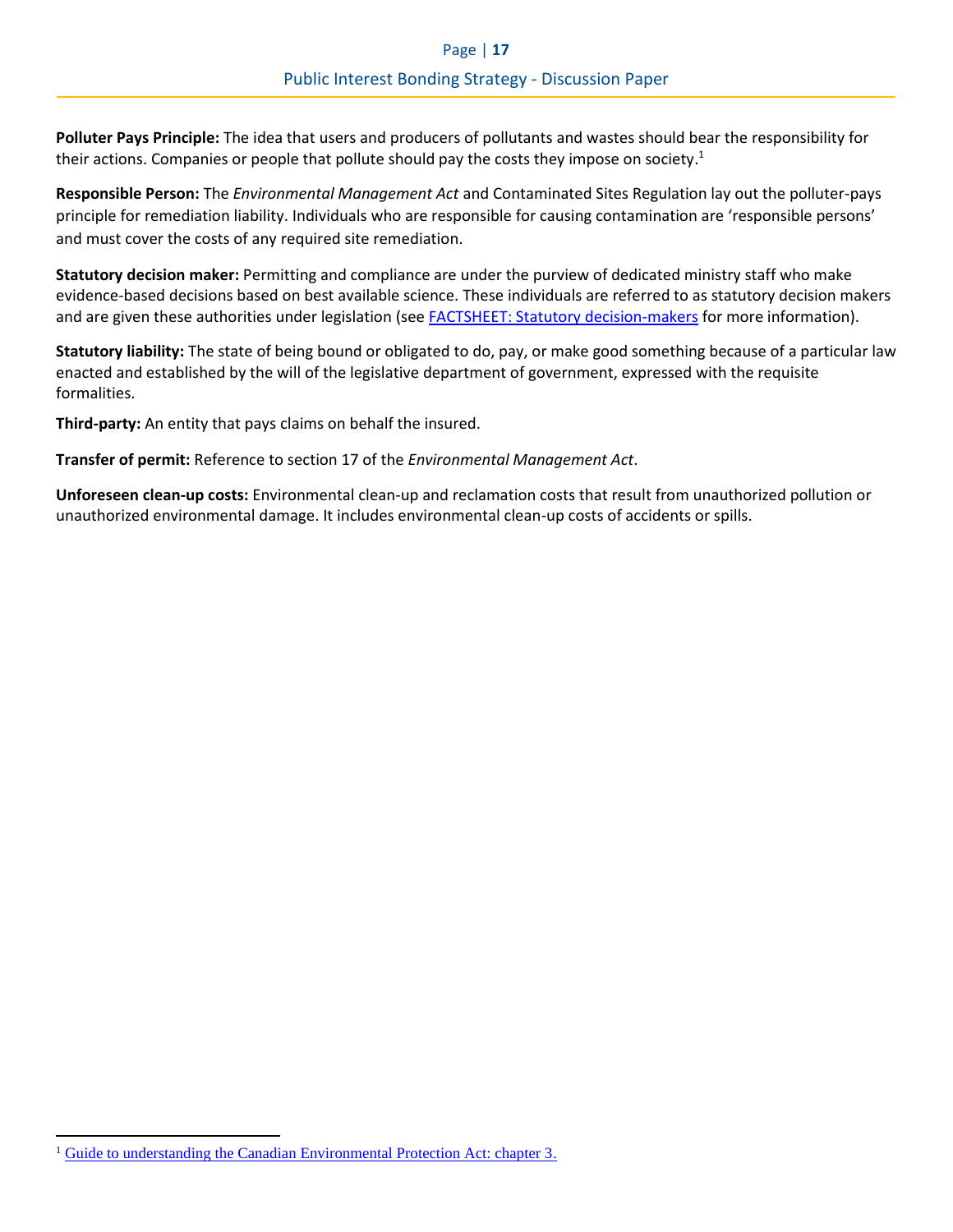# <span id="page-17-0"></span>**APPENDIX 1: Listing of Types of Financial Assurance**

**Bank Drafts**: An issuing bank withdraws and secures the Canadian funds from the account holder in an internal account, guaranteeing the amount of the draft. Acceptable under *Bonding Act* regulations.

**Cash**: Canadian currency. Acceptable under *Bonding Act* regulations.

**Certified Cheque**: A type of check for which the issuing bank guarantees that there will be enough cash available in the holder's account when the recipient decides to use the check. A certified check also verifies that the account holder's signature on the check is genuine. Acceptable under *Bonding Act* regulations.

**Corporate Guarantee**: A commitment by a company, often a parent company, that certain obligations will be met.

**Government Pooled Fund**: Funds built up from levies on industry and managed by government.

**Guaranteed Investment Certificates**: A certificate issued by a savings institution and registered in the name of the minister, the interest from which may be payable to the person who takes out the certificate. Acceptable under *Bonding Act* regulations.

**Industry Pooled Fund**: Funds built up by contributions from industry and managed by industry.

**Insurance Corporation of BC Bond**: A bond issued by the Insurance Corporation of BC. Acceptable under *Bonding Act* regulations.

**Irrevocable Letters of Credit:** Instruments where a financial institution promises to pay a specified sum under certain circumstances, such as when the Province declares a project owner to be in default on its environmental clean-up obligations. Acceptable under *Bonding Act* regulations.

**Liens on Property**: A legal right of a creditor to sell collateral property of a debtor who fails to meet an obligation such as conducting environmental clean-up.

**Personal Guarantee**: A commitment from an individual that certain obligations will be met.

**Personal Money Orders**: Money orders issued in Canadian funds by a savings institution, or postal money orders issued by the Canada Post Corporation. Acceptable under *Bonding Act* regulations.

**Pollution Legal Liability Insurance**: Insurance for unanticipated or unforeseen pollution but not valid if the project is willfully abandoned.

**Qualifying Environmental Trust Funds**: A form of trust under the federal *Income Tax Act* intended to cover environmental reclamation costs of mines, landfills and oil and gas pipelines.

**Registered Marketable Canadian or Provincial Government Bonds**: A bond that is fully registered from, issued, or guaranteed by the government of Canada or the government of any province, with a maturity date of no longer than three years, and which is accompanied by a duly executed, irrevocable power of attorney that authorizes the minister to realize the security. Acceptable under *Bonding Act* regulations.

**Short Term Deposits**: A deposit, not to exceed three years, issued by a savings institution and registered in the name of the minister, the interest from which may be payable to the depositor. Acceptable under *Bonding Act* regulations.

**Surety or Performance Bond**: Legally binding contracts between three parties – the principal, the obligee, and the surety. The obligee (usually a government entity) requires the principal (typically a business owner or contractor) to obtain a surety bond as a guarantee against future work performance (e.g., environmental clean-up). Acceptable under *Bonding Act* regulations.